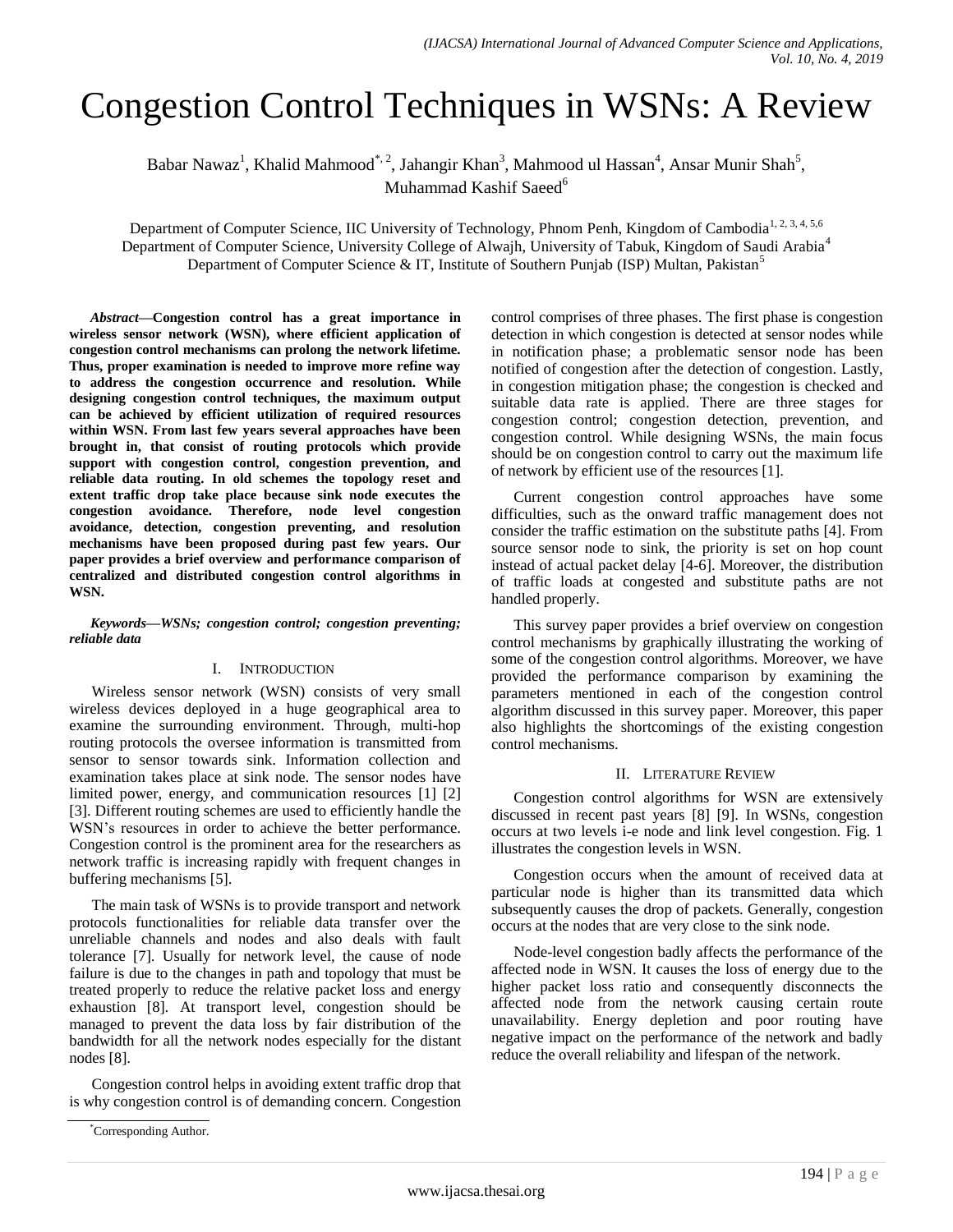

Collision, competition and bit error are the reasons for link level congestion occurrence. In Fig. 1 node level congestion occurs at node A. A suitable congestion control scheme can efficiently manage the transmission of data in order to prevent from loss of energy or it can change the route of surplus packets. It will increase the sink node output and frequently assists the WSN application by efficiently monitoring the environment. The minimum packet loss also increases the reliability of the WSN application. Therefore, preventing routing holes, frequently and on time data delivery will increase the life span of the network.

Link level congestion occurs at node B in Fig. 1 where node B receives few packets despite its neighbor sends with full data rate. The reliability of the WSN is badly affected when sink receives fewer packets. In such kind of situation MAC layer should be managed by a congestion control algorithm that helps coordinates to access the medium and prevents form collision.

Mainly, congestion control algorithms are distributed in three types namely congestion mitigation, congestion detection, and reliable data transmission algorithms as shown in Fig. 2. Congestion mitigation algorithms are reactive in nature which react and control the congestion whenever network suffers from congestion. Mostly, these algorithms are working with MAC and network layer operations, and in few circumstances transport layer operations are performed by them.

Congestion detection algorithms are employed to prevent the network from congestion occurrence. MAC and network layer operations are usually handled by such kind of algorithms.

Reliable data transmission algorithms are used to control the congestion in a network in such a way that these algorithms try to get back all the lost information or some part of it. Usually, these algorithms are used at the time when whole information is necessary for application. The transport layer approaches are involved in these algorithms.



Fig. 2. Congestion Control Algorithms.

### III. CONGESTION CONTROL TECHNIQUES

# *A. RCRT*

RCRT is a transport protocol that determines and allocates the data rate to resolve the congestion [7]. The sink node performs congestion detection, rate control, and allocation. This scheme has some limitations like, the slow convergence rate and fails to figure out the flow constrained in congestion area. The operational scheme of RCRT is illustrated in Fig. 3.

# *B. I2MR*

I2MR is a routing protocol aided with the congestion control mechanism [8]. To remove congestion, the I2MR protocol keeps multiple substitute paths for routing information. Experimental weighted moving averages are used to detect the congestion by spotting source node's single buffer. The protocol informs the source node to decrease the transmission rate for controlling congestion. The transmission rate is decreased by the source node through redirecting the traffic to the substitute routes. The I2MR protocol has some restrictions like a massive data loss is unavoidable if the substitute's routes are not available. The rate balancing comprises on one-fourth, one-sixth or one-eighth of the data link rate instead of comprising the predicted traffic that consequence the faulty channel.

# *C. TADR*

The TADR protocol illustrates a hybrid scalar potential area that consists of queue length and depth area [8]. Initially TADR routes the packets to the sink from the shortest paths. Later on the functionality of traffic awareness is developed in it. If congestion occurs, TADR sends the packets to the substitute route that comprises of less-loaded or idle nodes. To prevent hot spots, a bypassing hot-spot rule is brought in. The main drawback of TADR is to find out the time variant potential area that leads to the traffic diversion [8]. The operations of TADR algorithm are shown in Fig. 4.

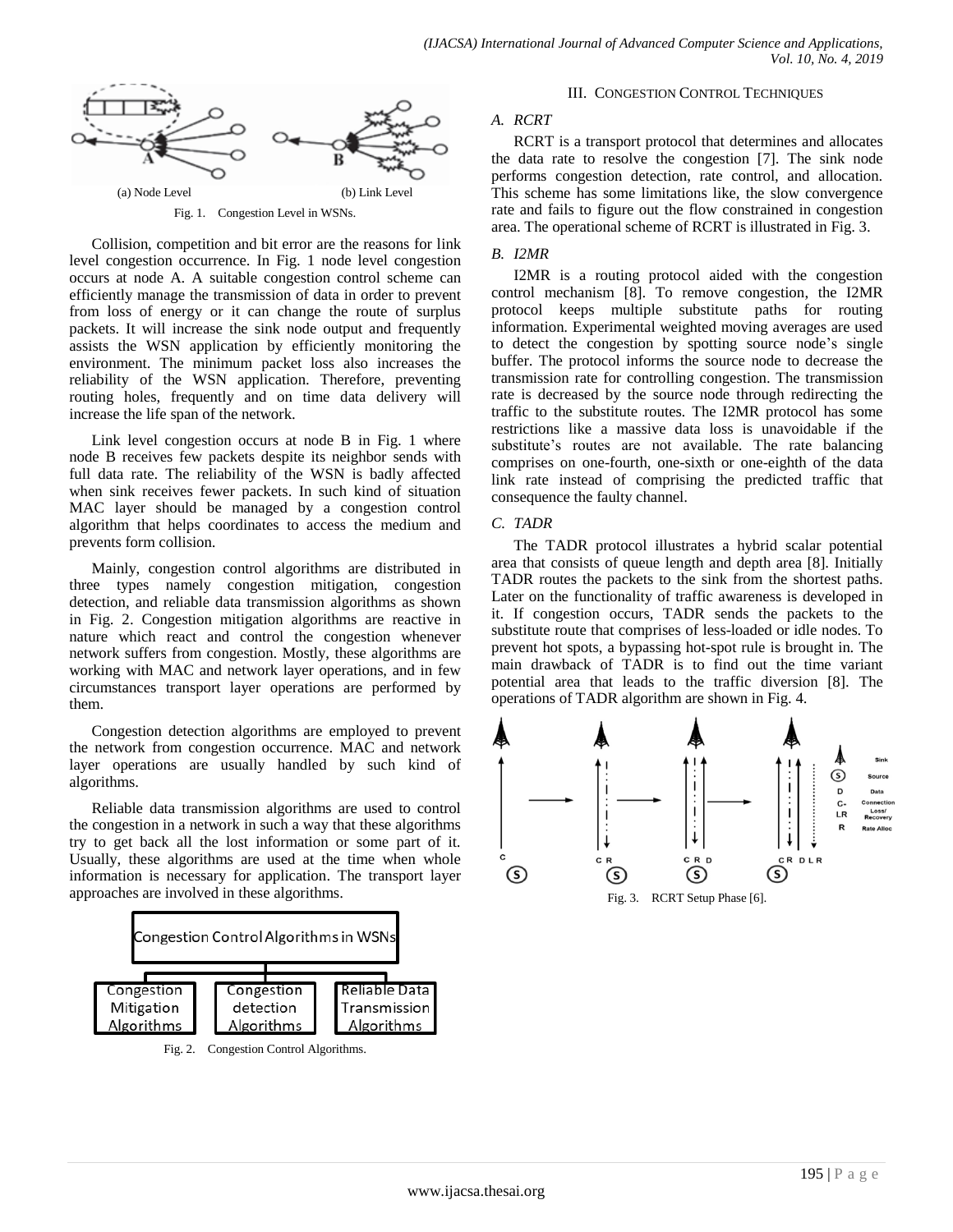#### *D. Buffer-Based Congestion Avoidance Scheme*

Buffer-based congestion avoidance scheme is checked against several MAC protocols, like TDMA with unchanged scheduling and CSMA with implicit ACKs, as illustrated in Fig. 5 [10]. A 1/k buffer solution addresses the hidden terminal problem. In this scheme the fairness for load balancing and buffer access on various routes is assured. The scheme is illustrated in Fig. 5.

### *E. DAIPaS*

The DAIPaS protocol detects the congestion by including the channel interference, buffer occupancy and residual energy of a single node [11]. The nature of selection of shortest routes for traffic is dynamic that prevent it from the congested nodes. In setup phase, DAIPaS broadcasts a HELLO beacon in the vicinity of the network by setting the head nodes level ID to 0. When nodes receive the HELLO message, they further broadcast the message by increasing the ID value by 1. This method continues as far as a unique level ID is assigned to each node in the network. Each node maintains an ID to discover substitute paths or manipulate shortest path towards the sink. The shortest path is determined by examining the flow from the highest to the lowest value. The comparative analysis between incoming and transmission flow along with buffer occupancy determines the congestion. The packet sequence number in the receiving node's header is set to FALSE when DAlPaS goes into the soft stage and the packet is transmitted to the further node. The sending selects the substitute paths on receiving the value and will carry on sending the data on it. The DAlPaS protocol sets the minimum threshold for buffer occupancy and it moves into the hard phase if the buffer size surpasses the minimum threshold or the inward data flow exceed the transmission rate. Consequently, DAIPaS redirects the packets on new route. The DAlPaS rearranges the topology by eliminating the node from the current route.



Fig. 4. Illustration of TADR Operations.



Fig. 5. Illustration of Buffer-Based Congestion Avoidance Scheme.

#### *F. Fusion*

Fusion is a method for checking the congestion on queue length [12]. Additionally, to handle the congestion, fusion relies on hop-by-hop flow control, prioritized MAC approaches and rate control. Insufficient buffer spaces occur whenever packets are dropped downstream and packet transmission is stopped. During the comparison with other non-congested sensor nodes, it is noticed that this priority is managed by congested sensor nodes through reducing random back-off timer. Lack of balance in data transfer happen towards the nodes that are situated far from the sink node. To prevent this problem, the rate limitation metrics of traffic are accepted. A prioritized CSMA-based MAC manages congestion in congested sensors by reducing random back-off timer. Accordingly, fusion optimizes fairness and maintains effective output.

## *G. WRCP (Wireless Rate Control Protocol)*

WRCP (Wireless Rate Control Protocol) is a Wireless Sensor Network protocol that is used to improve convergence time of rate control [13]. It is designed by using a receiver capacity model that is a novel interference model. This model enables each receiver to find out the accurate available capacity which is used by WRCP to get a fair rate allocation. WRCP shares this capacity information in between competing flows in a neighborhood. By using explicit capacity information, WRCP shows fast convergence time that result in small end-to-end delays.

## *H. TRCCIT (Tunable Reliability with Congestion Control for Information Transport)*

TRCCIT protocol ensures the appropriate reliability level of the hybrid acknowledgement (HACK) approach [14]. The forwarder overhears the retransmission of sender's packets by setting a hop-by-hop control.

In the situation when the required reliability level is beforehand achieved, the receiver depresses the received packet and sends a simple acknowledgment to the sender to prevent from packet retransmission after the completion of timeout. At the time of congestion detection the TRCCIT addresses to control congestion through multipath forwarding. But utilization of multiple paths forwarding is not continually possible and accordingly TRCCIT congestion control approach is not sufficient.

#### *I. DPCC (Decentralized Predictive Congestion Control)*

DPCC is a WSN protocol that comprises an adaptive flow and back-off interval selection approaches that get the job through distributed power control (DPC) and energy efficiency [15]. Initially, DPCC detects the congestion with the help of queue utilization and the embedded channel quality. The adaptive back off interval selection approach applies a rate whereas the adoptive flow control approach selects that suitable rate. Fig. 6 shows the rate selection process. To assure the weight fairness during congestion, the associated weight of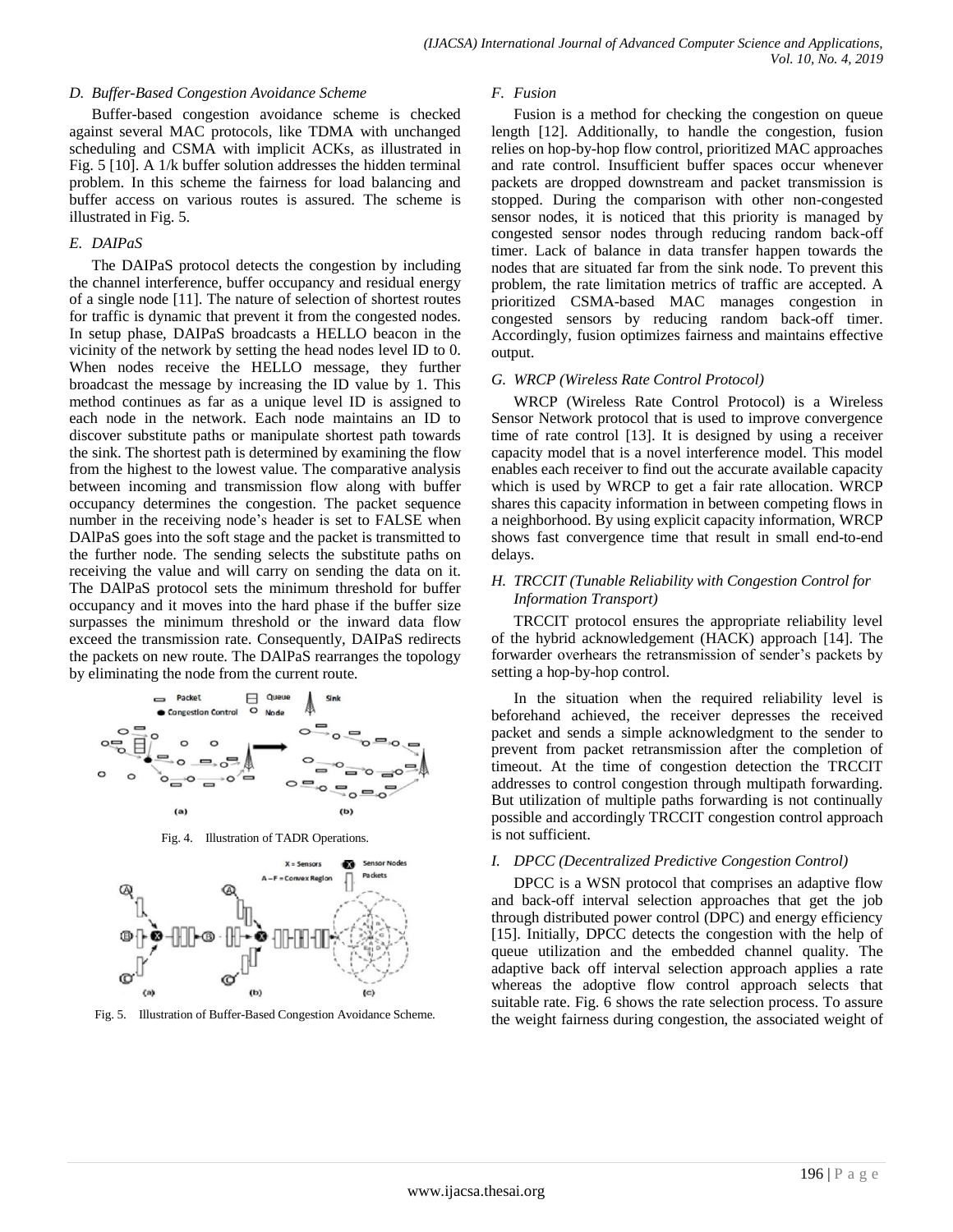each packet is updated by an optional scheduling approach. Simulation outcome shows that the DPCC increases performance and decreases the congestion through congestion detection and congestion prevention process.

# *J. GMCAR (Grid-based Multipath with Congestion Avoidance Routing)*

GMCAR protocol is an effective QoS routing protocol used in gridded sensor networks [16]. It uses the concept of splitting the wireless sensor network region into grids. In each grid, one master node is selected from associated sensor nodes. All master nodes from each grid collaborate with each other and also responsible to process and route the data of associated sensor nodes. In the routing table of each master node, multiple diagonal paths as routing entries are stored that link master node to the sink. In case of congestion occurrence, a congestion control approach is suggested to reduce the congested areas. When compared to other QoS protocols, the outcome of simulation shows that GMCAR protocol has the potential to achieve the delay reduced to 24.7%, network output increased by 8.5% and 19.5% energy saving. Moreover, it shows superiority in accomplishing better available storage usage.

# *K. TASA (Traffic Aware Scheduling Algorithm)*

TASA (Traffic Aware Scheduling Algorithm) [17] is based on TSCH behavior and it is a centralized scheduling approach. The TASA build a tree-based schedule at sink that has nodes traffic load information. While using the edge of frequency diversity and resources, TASA provides a better output. In graph theory methods, TASA uses matching and coloring for accomplishing the specified objectives. Fig. 7 shows the working of TASA algorithm.



Fig. 7. Traffic Aware Scheduling Aware Algorithm.

# *L. OTF (On-the-Fly Scheduling)*

OTF (On-the-Fly Scheduling) presents a distributed schedule approach. This approach uses slots to prevent interferences and ensures reliability [18]. As per the network need, OTF adjusts the slot number of the nodes with respect to the traffic load. For schedule adaptation, the resources that are added or removed are sent to the sub-layer for schedule adoption.

# IV. PERFORMANCE COMPARISON

The performance comparison of aforementioned congestion control schemes is based on their operational strategy, congestion detection criteria, congestion notification, congestion control, priority criteria, and control patterns. The comparison is shown in Table I.

| References | <b>Congestion Routing Protocols</b>               |                                                             |                                                                   |                                                                      |                                 |                      |                         |  |  |  |
|------------|---------------------------------------------------|-------------------------------------------------------------|-------------------------------------------------------------------|----------------------------------------------------------------------|---------------------------------|----------------------|-------------------------|--|--|--|
|            | Protocols                                         | Operational scheme                                          | Congestion detection<br>models                                    | Congestion<br>notification                                           | Congestion<br>control           | Priority<br>criteria | <b>Control Patterns</b> |  |  |  |
| $[11]$     | <b>RCRT</b>                                       | Congestion<br>detection, rate<br>adoption and<br>allocation | <b>Buffer Overflow</b>                                            | New Rate in<br><b>NACK</b><br>header, or<br>Feedback<br>Rate message | <b>AIMED</b><br>rate<br>control | N <sub>O</sub>       | End to End              |  |  |  |
| $[12]$     | 12MR                                              | Routing support<br>through congestion<br>control            | Buffer occupancy<br>and exponential<br>weighted moving<br>average | Feedback<br>Massage                                                  | Rate control                    | N <sub>O</sub>       | Hope by Hope            |  |  |  |
| $[13]$     | <b>TADR</b>                                       | Routing with<br>congestion control                          | <b>Buffer and Rate</b><br>hybrid scalar<br>positional field       |                                                                      | <b>Resources</b><br>control     | N <sub>O</sub>       | Hope by Hope            |  |  |  |
| $[14]$     | Buffer-based<br>congestion<br>avoidance<br>scheme | Congestion control                                          | <b>Buffer Occupancy</b>                                           | Information in<br>header                                             | Stop<br>sending                 | NA                   | Hope by Hope            |  |  |  |
| $[15]$     | <b>DAIPaS</b>                                     | Dynamic Alternative<br>path selection                       | Buffer occupancy<br>and channel load                              | Information in<br>header                                             | Resources<br>control            | N <sub>O</sub>       | Hope by Hope            |  |  |  |

TABLE I. CONGESTION CONTROL PROTOCOLS COMPARISON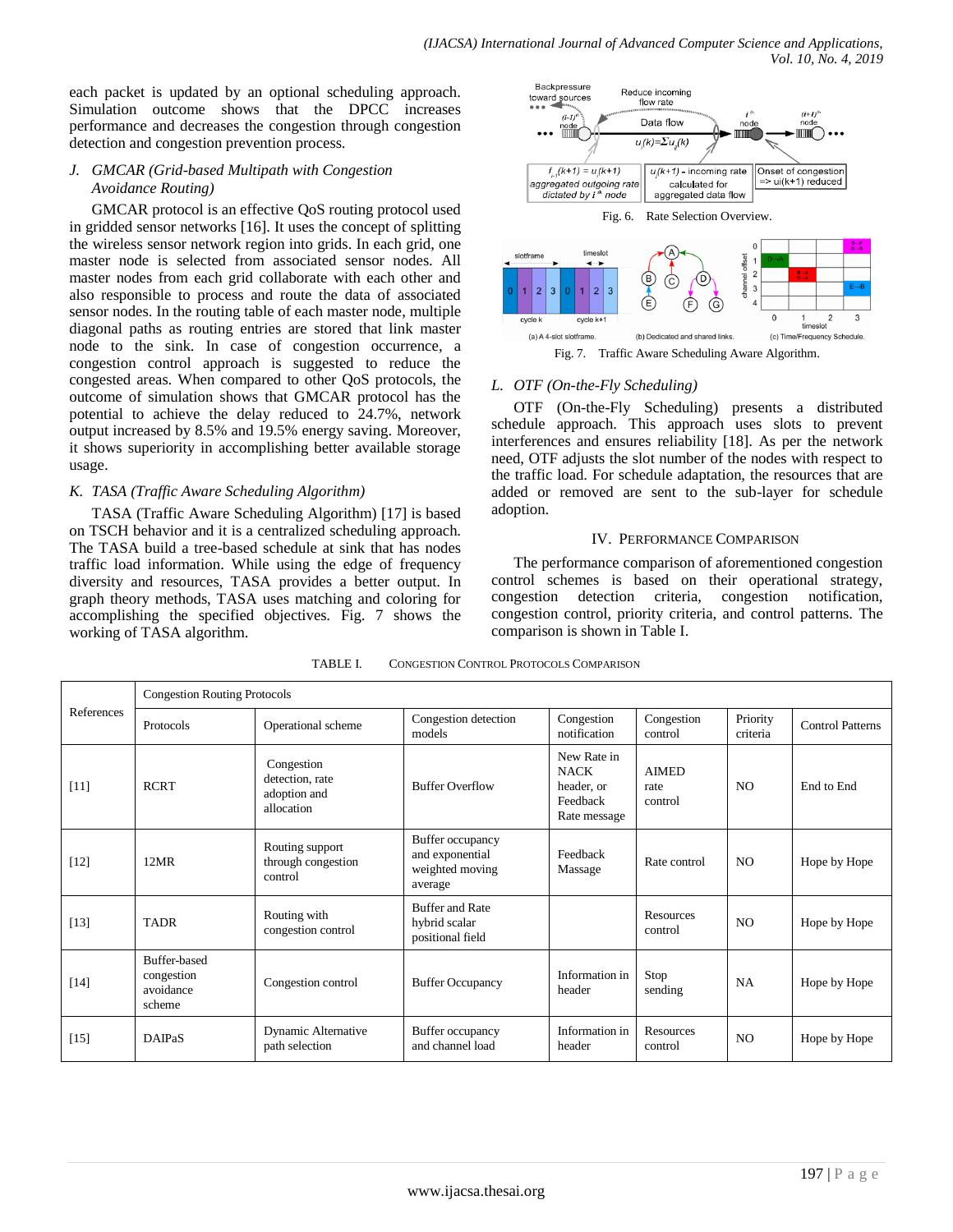| $[16]$ | Fusion        | Flow control. Rate<br>limiting and<br>prioritized MAC                                         | Buffer and rate                                                                                                       | Bit in header                   | Stop<br>sending<br>prioritized<br><b>MAC</b> | <b>NA</b>                | Hope by Hope |
|--------|---------------|-----------------------------------------------------------------------------------------------|-----------------------------------------------------------------------------------------------------------------------|---------------------------------|----------------------------------------------|--------------------------|--------------|
| $[17]$ | <b>WRCP</b>   | Helps in the network<br>to conclude the<br>accurate available<br>capacity at each<br>receiver | N <sub>O</sub>                                                                                                        | Information<br>header           | Rate<br>control                              | N <sub>O</sub>           | Hope by Hope |
| [18]   | <b>TRCCIT</b> | Hop-by-hop control<br>to overhear the<br>retransmission of<br>packets                         | When congestion<br>detection the<br><b>TRCCIT</b> address to<br>control congestion<br>through multipath<br>forwarding | Send ACK to<br>sender           | Traffic<br>control                           | N <sub>O</sub>           | Hope by Hope |
| $[19]$ | <b>DPCC</b>   | Dynamic and fair<br>management of<br>traffic broadcast.                                       | <b>Oueue Utilization</b><br>and Channel Quality                                                                       | Information in<br>ACK header    | Rate<br>control<br>adaptive<br>back off      | Pre-<br>defined<br>rules | Hope by Hope |
| $[20]$ | <b>GMCAR</b>  | Splitting the sensor<br>network region into<br>grid                                           | Use a congestion<br>control mechanism                                                                                 | Information<br>header           | <b>Resources</b><br>control                  | N <sub>O</sub>           | Hope by Hope |
| [21]   | <b>TASA</b>   | At sink build a tree-<br>based schedule                                                       | Build tree base<br>schedule                                                                                           | Average<br>single hope<br>delay | Traffic<br>control                           | N <sub>O</sub>           | Hope by Hope |
| $[22]$ | <b>OTF</b>    | use slots to prevent<br>interferences and<br>ensures reliability                              | As per the network<br>need OTF adjust the<br>slot number of the<br>nodes with respect to<br>the traffic load          | Information<br>header           | Resources<br>control                         | N <sub>O</sub>           | Hope by Hope |

#### V. CONCLUSION

In WSN, congestion control is an important area of research. It is a challenging task to develop congestion control techniques with limited resource. This paper gives an inclusive review on the current congestion control techniques. The aim of all the techniques is to increase the life time of the WSNs by using available limited resources. We compared different metrics for congestion detection and controlling. Fast feedback, high transmission, inexpensiveness, low power consumption, fault tolerance, consistency, wear-ability, and complexity of the WSN are the important areas which are addressed in congestion control schemes.

For the future work, we will propose an energy efficient congestion control technique that will overcome the shortcomings of the aforementioned techniques.

#### ACKNOWLEDGMENT

We would like to express our gratitude to IIC University of Technology, Kingdom of Cambodia for providing us good research environment.

#### **REFERENCES**

- [1] Omidvar, M., Ayatollahitafti, V., & Farahmand, M. (2017). A Congestion-Aware Routing Algorithms Based on Traffic Priority in Wireless Sensor Networks. Journal of Soft Computing and Decision Support Systems, 4(1), 1-6.
- [2] Khalid Mahmood, Muhammad Amir Khan, Mahmood ul Hassan, Ansar Munir Shah, Shahzad Ali, and Muhammad Kashif Saeed, "Intelligent On-Demand Connectivity Restoration for Wireless Sensor

Networks," Wireless Communications and Mobile Computing, vol.<br>2018, Article ID 9702650, 10 pages, Article ID 9702650, 10 pages, 2018. [https://doi.org/10.1155/2018/9702650.](https://doi.org/10.1155/2018/9702650)

- [3] Randhawa, S., & Jain, S. (2017). Data Aggregation in Wireless Sensor Networks: Previous Research, Current Status and Future Directions. Wireless Personal Communications, 97(3), 3355-3425.
- Gholipour, M., Haghighat, A. T., & Meybodi, M. R. (2017). Hop by -Hop Congestion Avoidance in wireless sensor networks based on genetic support vector machine. Neurocomputing, 223, 63-76.
- [5] Zhu, L., Zhang, Z., & Xu, C. (2017). Secure data aggregation in wireless sensor networks. In Secure and Privacy-Preserving Data Communication in Internet of Things (pp. 3-31). Springer Singapore.
- [6] Chen, H. M., Cui, L., & Zhou, G. (2017). A Light-Weight Opportunistic Forwarding Protocol with Optimized Preamble Length for Low-Duty-Cycle Wireless Sensor Networks. Journal of Computer Science and Technology, 32(1), 168-180.
- [7] Felemban, E. (2017, August). Quality of Information for Wireless Body Area Networks. In Quality, Reliability, Security and Robustness in Heterogeneous Networks: 12th International Conference, QShine 2016, Seoul, Korea, July 7–8, 2016, Proceedings (Vol. 199, p. 171). Springer. Chicago.
- [8] Kafi, M. A., Othman, J. B., & Badache, N. (2017). A Survey on Reliability Protocols in Wireless Sensor Networks. ACM Computing Surveys (CSUR), 50(2), 31.
- [9] Li, X., Li, D., Wan, J., Vasilakos, A. V., Lai, C. F., & Wang, S. (2017). A review of industrial wireless networks in the context of industry 4.0. Wireless networks, 23(1), 23-41.
- [10] Shah, S. A., Nazir, B., & Khan, I. A. (2016). Congestion control algorithms in wireless sensor networks: Trends and opportunities. Journal of King Saud University-Computer and Information Sciences.
- [11] J. Paek, R. Govindan, "RCRT: Rate-Controlled Reliable Transport for Wireless Sensor Networks" in ACM SenSys'07, Sydney, Australia:, Nov. 2007.